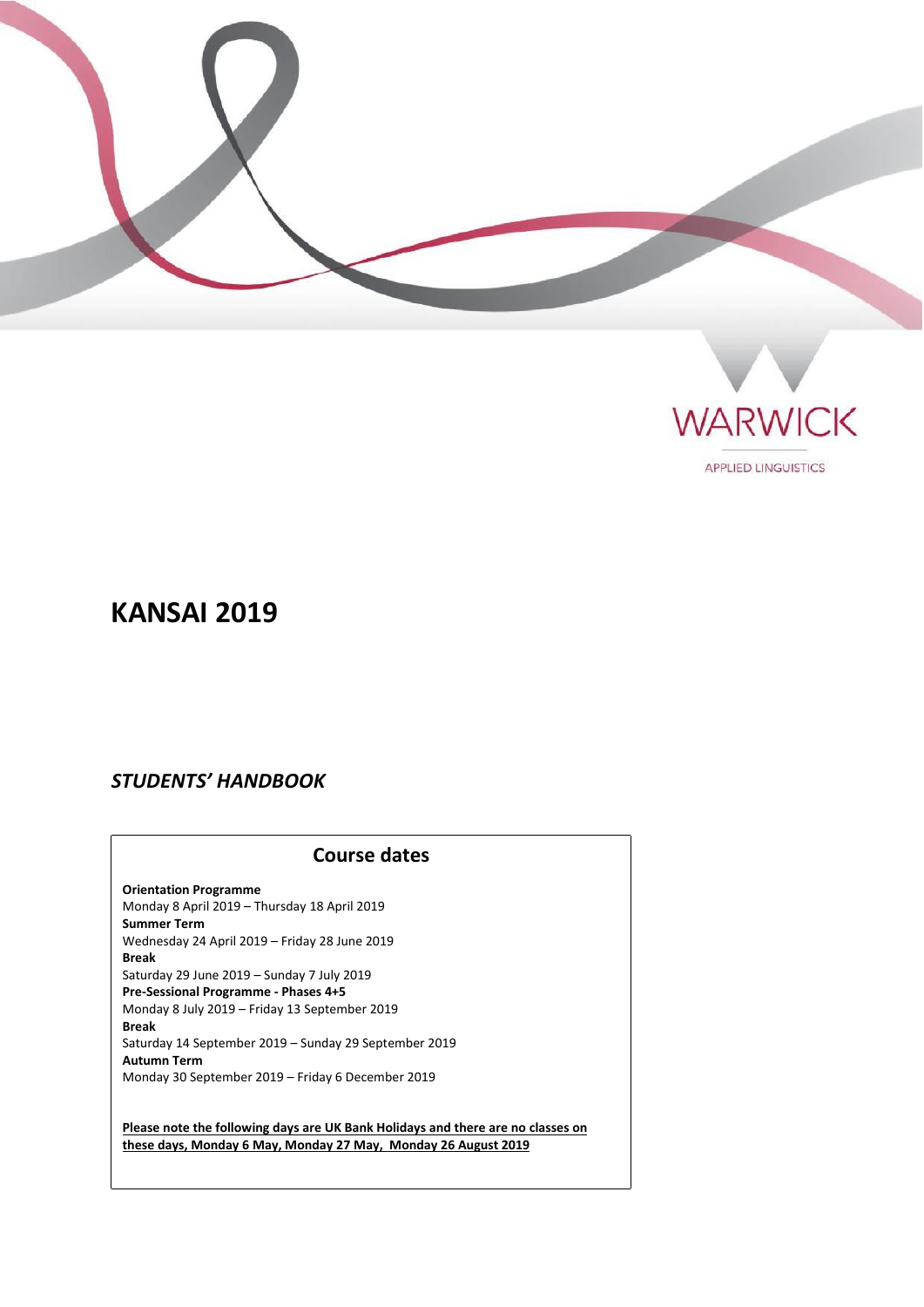### **CONTENTS**

- 1. Welcome
- 2. About the Kansai Programme at the University of Warwick
- 3. Cultural Orientation<br>3.1 English Languag
	- 3.1 English Language Immersion<br>3.2 Intercultural Orientation
	- 3.2 Intercultural Orientation<br>3.3 Cultural Visit Programme
	- 3.3 Cultural Visit Programme
- 4. Summer Term
- 5. Pre-Sessional Course
- 6. Further English Language Skills Development/Modules
	- 6.1 Further English Language Skills Development<br>6.2 BA Programme in Language. Culture and Comi
	- BA Programme in Language, Culture and Communication<br>6.2.1 Linguistics: Understanding language
		- 6.2.1 Linguistics: Understanding language<br>6.2.2 Research, academic and professiona
		- 6.2.2 Research, academic and professional skills<br>6.2.3 Culture, cognition and society
		- Culture, cognition and society
- 7. Choosing Warwick Accommodation
- 8. NHS
- 9. Checklist for starting your course!
- 10. Did you know............. ??????
- 11. Contacts at the University of Warwick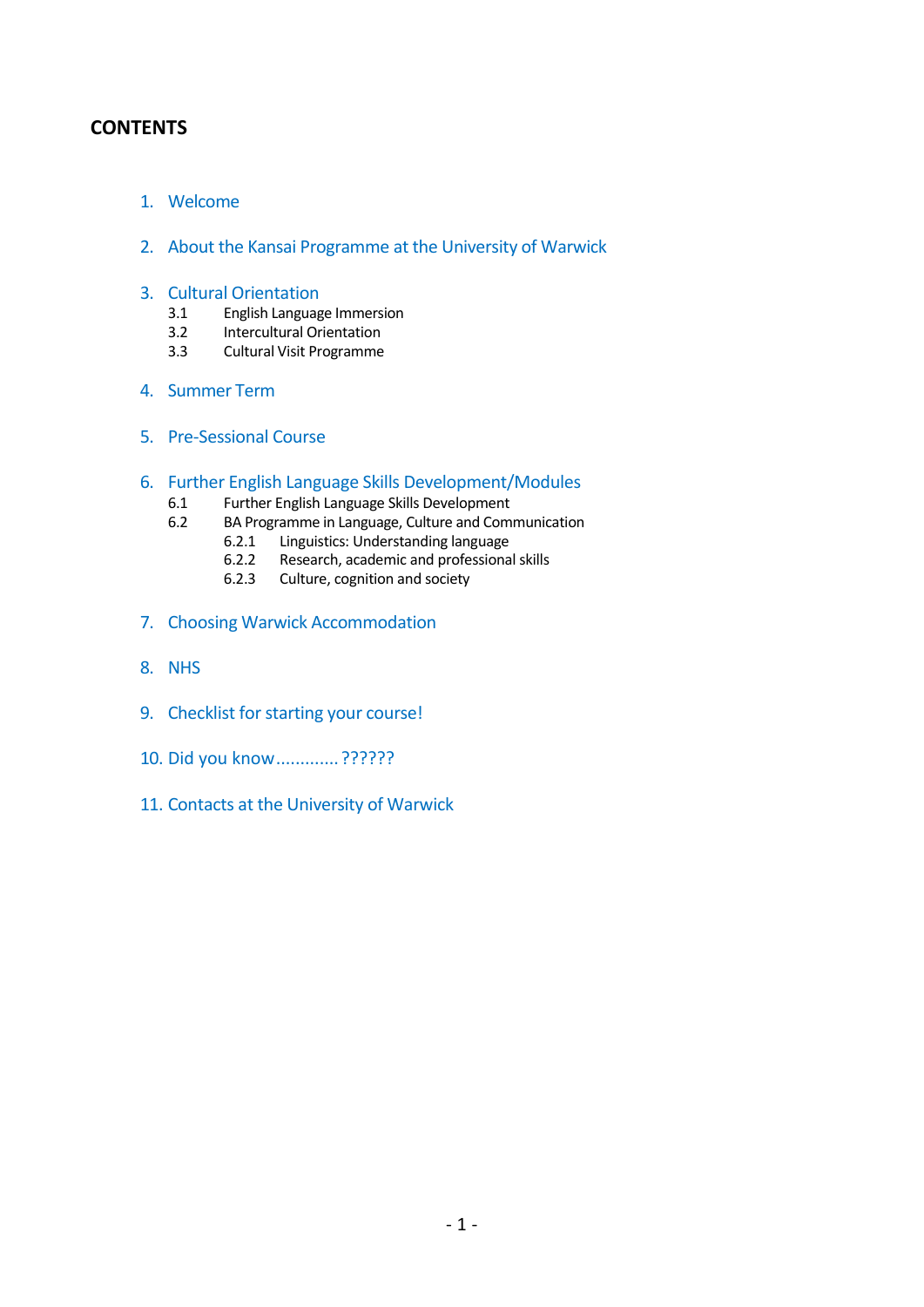# **1. WELCOME!**

Dear Kansai student

A warm Welcome to Applied Linguistics at the University of Warwick! We are delighted that you have chosen to take part in the

Kansai programme 2019.

Please read the information contained in this handbook carefully before you arrive. It will help you prepare for your stay at Warwick.

We will be in regular contact with you via email before and during your study at the University of Warwick, with important information, so please check your university email accounts regularly. We are here to help and support you throughout, so please do not hesitate to contact us if you require any assistance.

We hope you enjoy your time at the University of Warwick and that you will be able to experience a feeling of achievement.



We look forward to seeing you in April.

Best wishes

**THE APPLIED LINGUISTICS TEAM**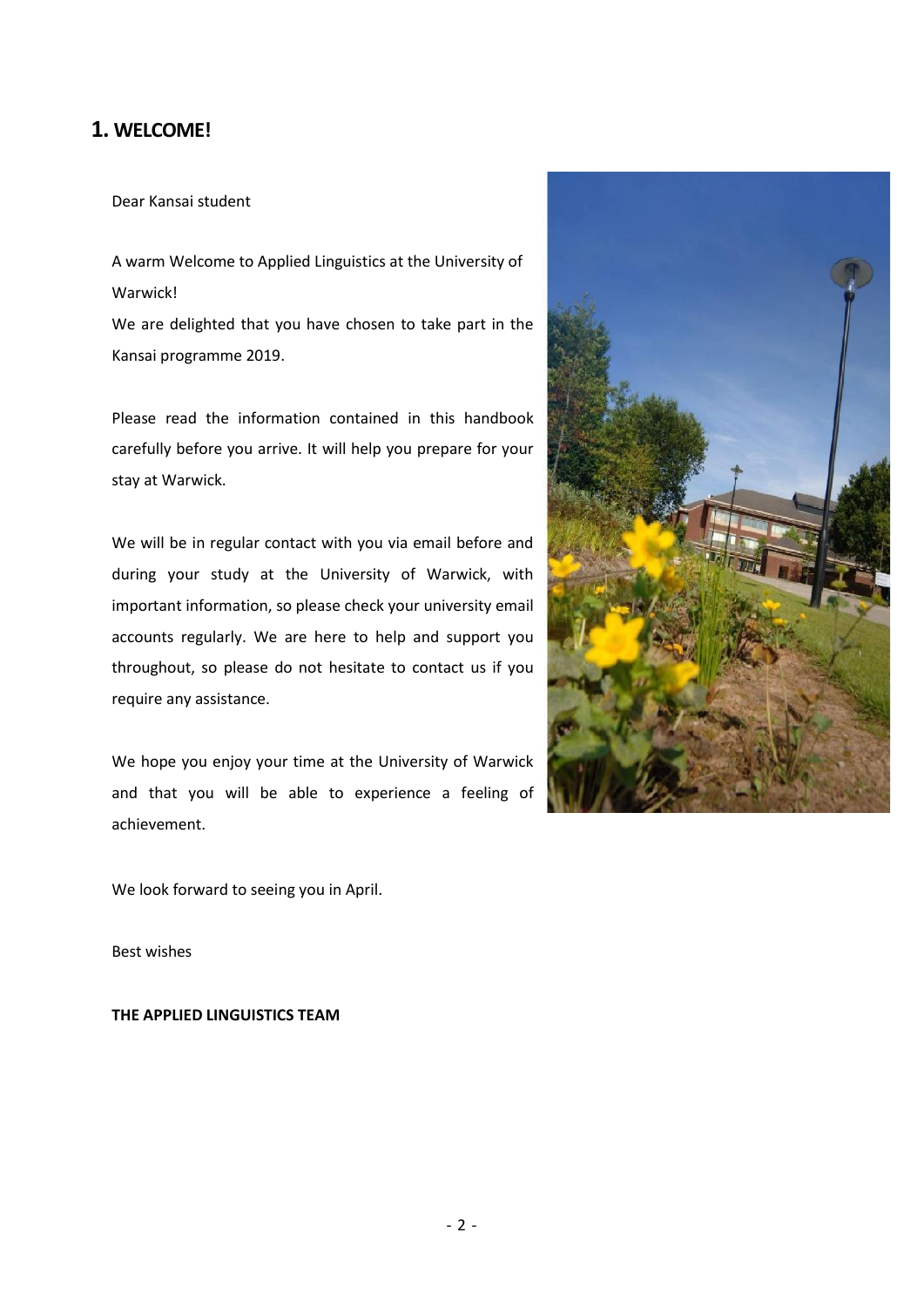# **2. ABOUT THE KANSAI PROGRAMME AT THE UNIVERSITY OF WARWICK**

#### **Orientation Programme**

#### **8 April - 18 April 2019**

Specialised Cultural Orientation for Kansai students, including homestay in local homes.

#### **Stage 1 - Summer Term**

#### **24 April – 28 June 2019**

Study alongside other students from Kansai University for some bespoke provision, while also being integrated with the year-round Pre-sessional course, Phase 3. Accommodation in University residences.

**29 June - 7 July 2019 - Break** (one week)

#### **Stage 2 - Pre-sessional Programme - Phases 4+5**

#### **8 July – 13 September 2019**

Pre-sessional Programme Phases 4+5: Study in classes related to students' academic interests alongside international students preparing to undertake degree courses at Warwick University. Accommodation is on campus with other Phases 4+5 students.

#### **14 September – 29 September 2019 – Break** (two weeks)

### **Stage 3 – Autumn Term**

**30 September – 6 December 2019**

Depending on your language level, *either* further study on the year-round Pre-sessional

*or* on modules from the first term of our BA programmes. Accommodation in University residences.

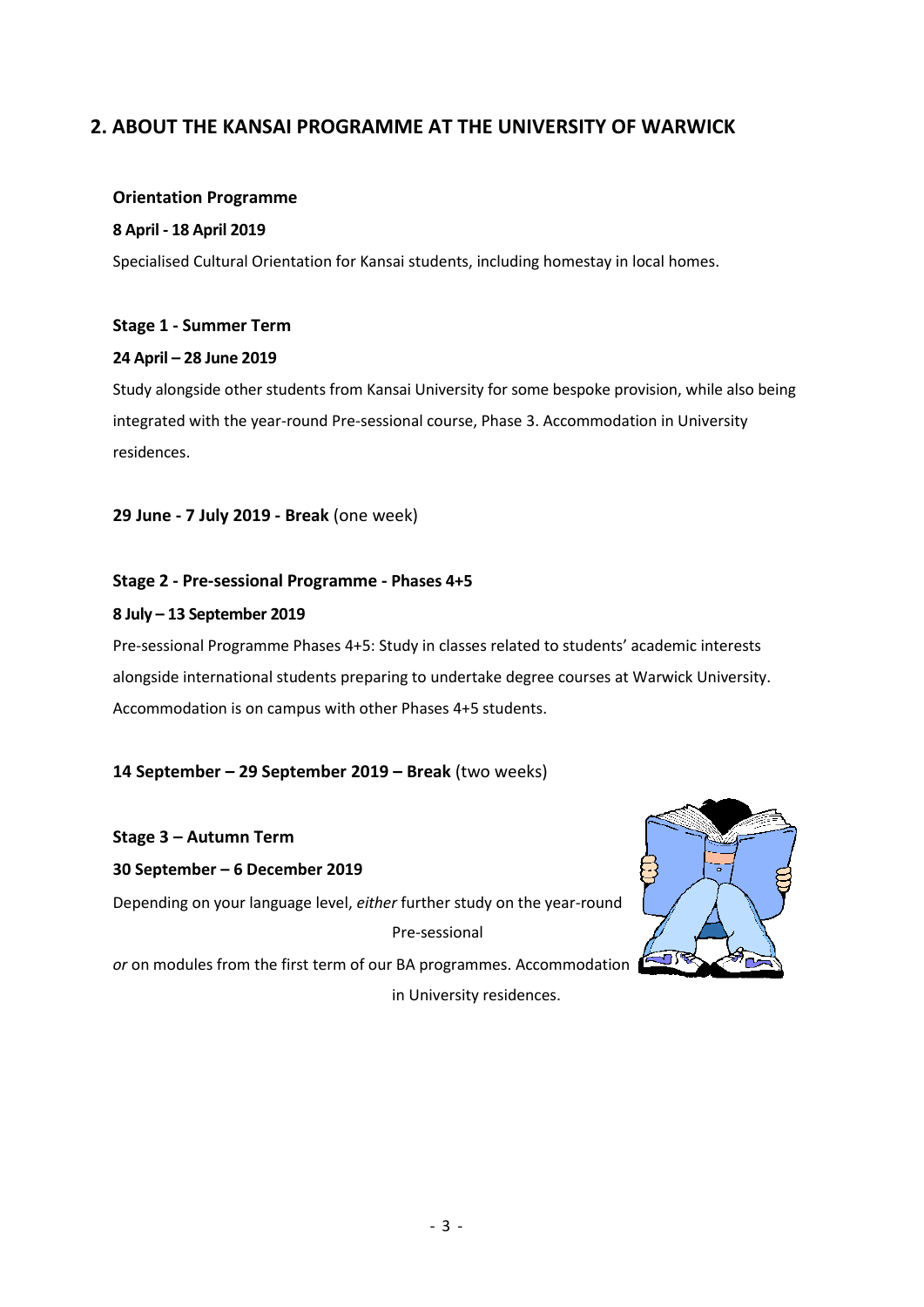### **3. CULTURAL ORIENTATION**

The programme (in April) consists of three main elements: English language immersion, intercultural orientation and cultural visits.

#### **3.1 ENGLISH LANGUAGE IMMERSION**

This element of the course will focus on building up your skills and confidence in using English in preparation for the forthcoming programme. The aim will be to develop your proficiency and help you use English comfortably. It will include a focus on idiomatic English and on some of the common issues that arise when communicating through English in a range of social and academic contexts. There will also be a focus on study skills (discussions, oral presentations, expressing opinions and ideas, etc.) in order to enable you to participate fully and to interact effectively with other students. Gaining confidence in your use of English in an academic setting at this stage will help you to make the most of your whole study experience and to acclimatise to the new cultural context.

All participants will stay in homestay accommodation close to the University. This will greatly increase the opportunity for you to use English in real contexts and help build your confidence when communicating in a range of different social situations. Opportunities will be given to you at this early stage to express your concerns and expectations around living and studying in the UK.

#### **3.2 INTERCULTURAL ORIENTATION**

This element of the course will provide input on topics of intercultural interest that will deepen your understanding of cultural difference and how to adapt to a different culture. This will prepare you for your stay in the UK and give you the skills to reflect on and explore some of the issues you experience during your stay. Although led by the tutor, these sessions will encourage maximum participation and discussion and lead to the opportunity to explore your own individual learning styles in more detail. This will stand you in good stead for the remainder of the programme and beyond.

These intercultural sessions will also enable you to further broaden your use of English. Some sessions may be led by a visiting speaker, who will introduce a specific topic of cultural interest. They will include a range of topics that can touch on current affairs, UK media, society, education, politics, international relations etc., depending on your areas of interest. The initial presentation will usually lead to group discussion and other activities in order to deepen your appreciation of the issues raised by the topic.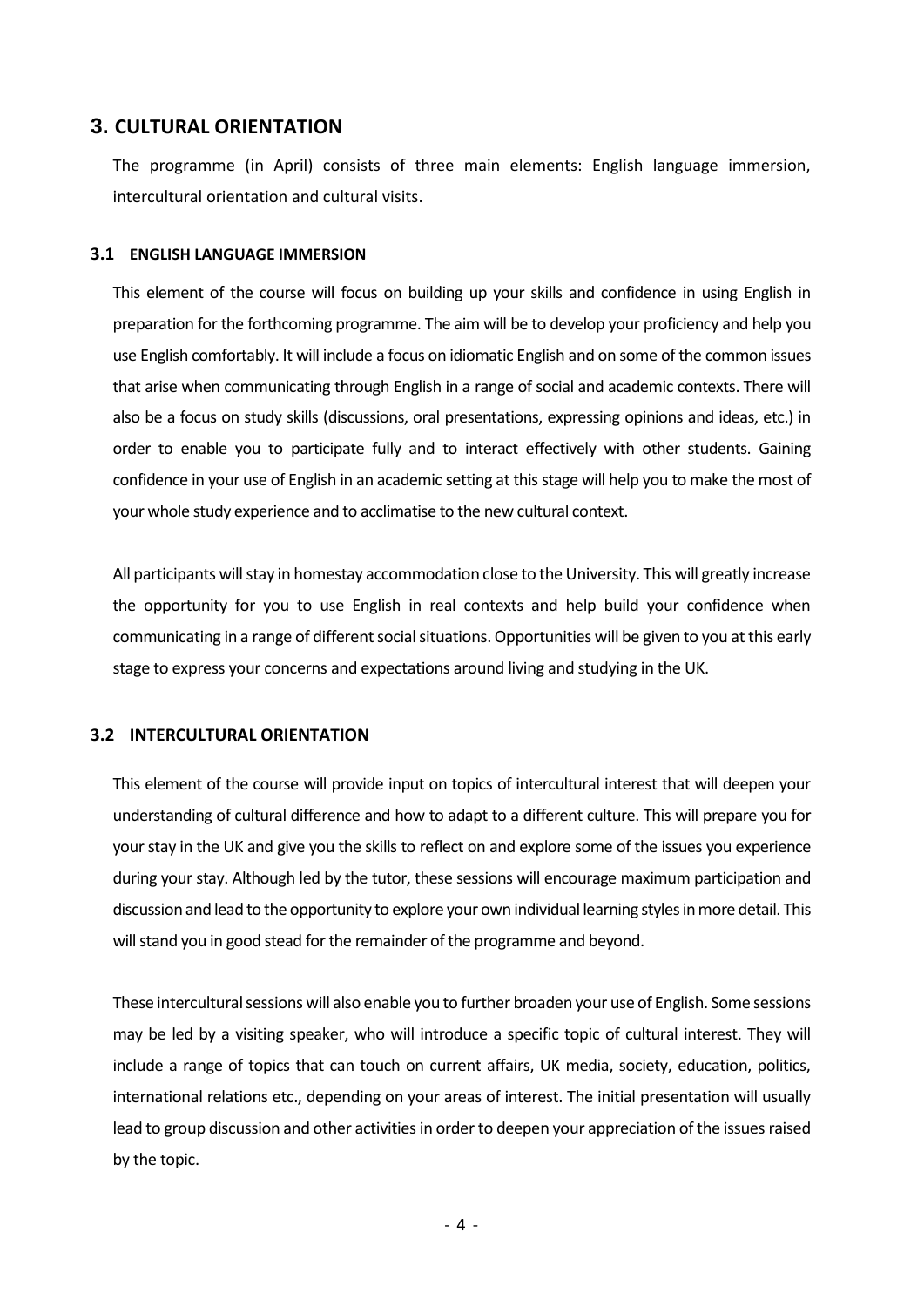#### **3.3 CULTURAL VISIT PROGRAMME**

During the programme, time will be spent on enhancing your knowledge and experience of British culture through visits to places of cultural interest. You will take part in two half-day visits and one whole-day visit during the two-week programme.

Each visit will be preceded by a preparatory session that will help you to understand the cultural context of the visit.

Venues could be chosen from the following (subject to agreement with Kansai

#### University) **Half-day trips**

- Stratford-upon-Avon, the town of Shakespeare's birth
- Black Country Living Museum, bringing the fascinating social and industrial history of the region to life
- The Cotswolds, an area of outstanding natural beauty and small villages
- Warwick Castle, one of the most exciting and impressive castles in Europe

#### **Whole-day trips**

- Oxford, the beautiful old University town
- Bath, world famous city founded in Roman times 2000 years ago
- London, the capital city with its wide range of museums and other attractions

#### **Accommodation and Meals**

Accommodation will be offered in carefully-vetted, high-quality homestays within easy travelling distance of the University. You will live with hosts on a half-board basis during the week, and this will include meals at weekends if you are at home. You will have a private study bedroom. In this way you will gain invaluable personal experience of contemporary British life and culture in a private home setting. This will serve as valuable preparation for a more independent living experience when term starts.

#### **Weekly Timetable**

A weekly timetable of approximately 15 taught hours will be arranged. There will be taught sessions between 9.00am and 12.30pm every weekday morning. On some afternoons there will be half-day cultural visits, independent study, and sport or leisure opportunities.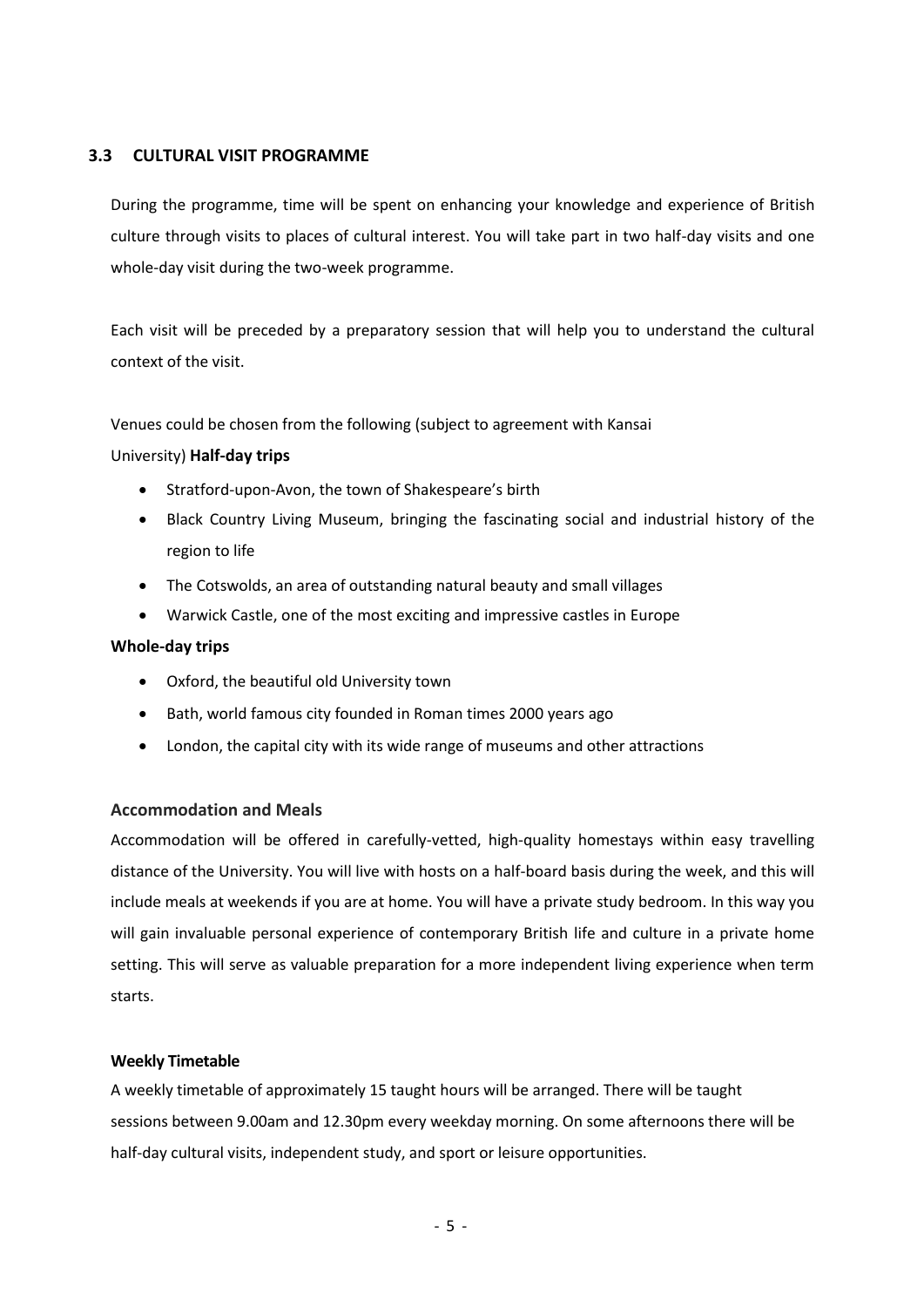#### **ENGLISH LANGUAGE SKILLS DEVELOPMENT**

#### **4. SUMMER TERM**

In this term you will receive a full-time programme of English language (with an emphasis on academic study), study skills, British culture and intercultural communication. You will join the all-year-round Pre-sessional for most of your course, studying alongside other international students in the Centre, but will have 5.5 hours per week of dedicated Kansai-only classes focussing on UK culture and intercultural communication. This part of the programme is designed to allow you to become a more independent and confident user of English in an academic context. You will develop the skills to selfcorrect and self-audit your own writing and speaking, as well as to listen to and read English with the accuracy and ease needed for intensive study. We teach you in small groups to ensure you have the maximum opportunity to practice and improve your English language skills. The course will also introduce you to relevant aspects of British life, culture and institutions.

You will also undertake an extended project involving some background research and a survey, leading to a written report and a presentation. There will also be a trip to a place of cultural interest.

*Please note that during this term and throughout your whole programme each Kansai student will have a Personal Tutor who is responsible for your general well-being, as well as your academic study. This tutor is likely to be the Programme Manager, Nigel Prentice.*

At the end of the Summer Term you will have the opportunity to take a short break. This will allow you to explore the UK or make a trip to Europe if you wish.

#### **1. PRE-SESSIONAL COURSE**

This course is divided into two Phases of 4 and 6 weeks. Because the Pre-sessional course is designed for international students who are going to follow full-time study courses from October, you will be in study groups which contain students from other countries.

In Phase Four (4 weeks) you will follow a language course which focuses on reading, writing, listening and speaking skills for general academic study purposes.

Phase Five is much larger: there will probably be more than 500 students in total and many study groups (maximum size 17). As far as possible you will be placed in a group on the basis of your academic interests. In Phase Five you will produce a short written project over the six weeks, based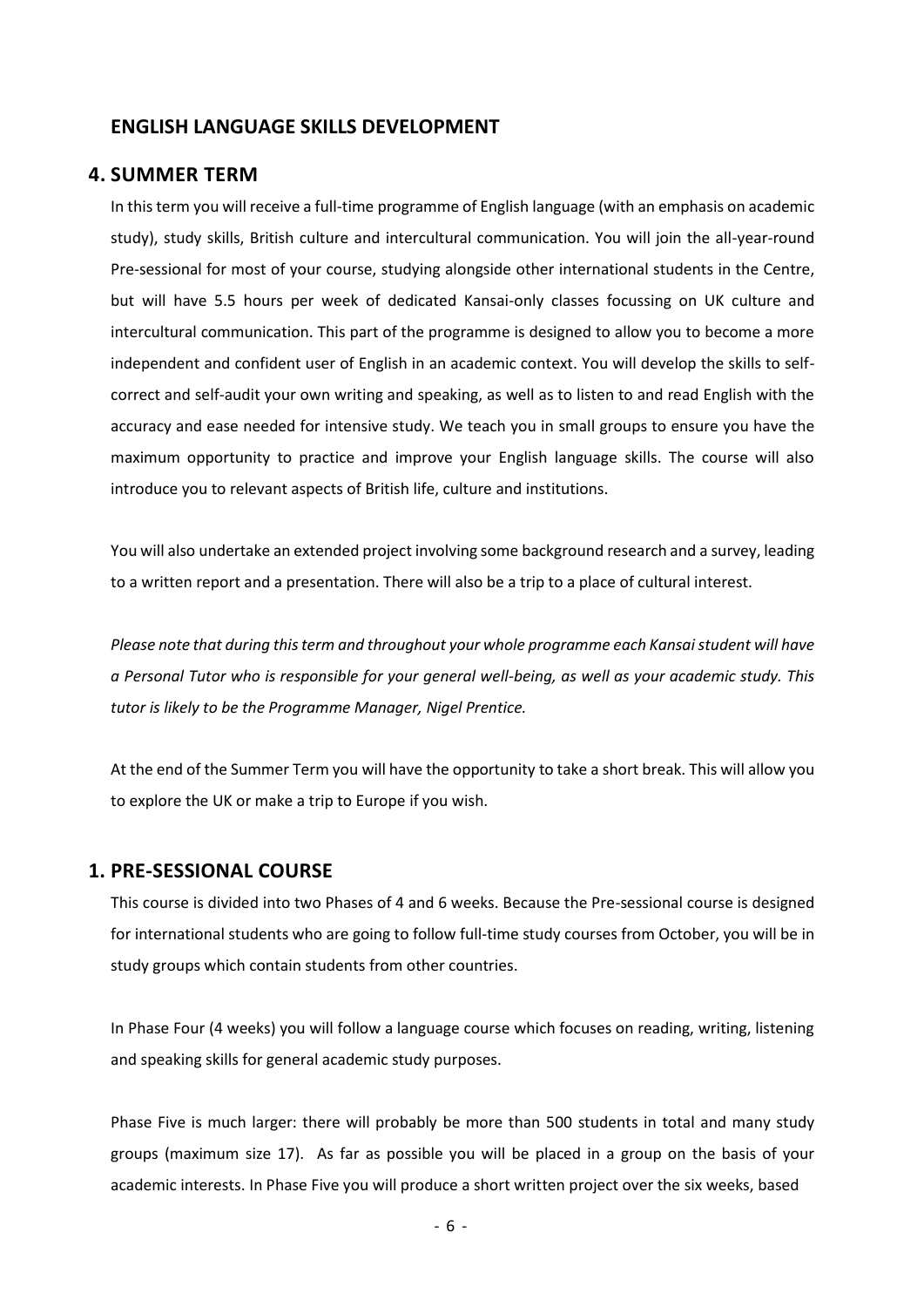on your reading and research and supervised by your tutor. You will also practise seminar speaking skills and produce a final presentation on a topic of your choice. Both your project and your presentation will be assessed. The Pre-sessional course also includes some social activities in the evenings and Saturday trips to places of cultural interest.

During this period – while following the Pre-sessional course - you will have the option of taking an IELTS test in order to meet the language entry requirements of the Centre's two BA programmes, in Language, Culture and Communication, and in English Language and Linguistics (see 6.2 below). If you meet these requirements (IELTS 6.5, with a minimum of 6.0 in any component), you will be able to take three assessed modules from these courses in the autumn term and gain higher credits (assuming that you complete the assessed work). We will help and support you with your IELTS preparation if you choose to take the test. If you do not choose to follow this route or fail to meet the BA IELTS entry requirement, you will follow the autumn Pre-sessional in the regular way.

After the July-September Pre-Sessional course you will have a two-week break from study during which time you may wish to travel a little more.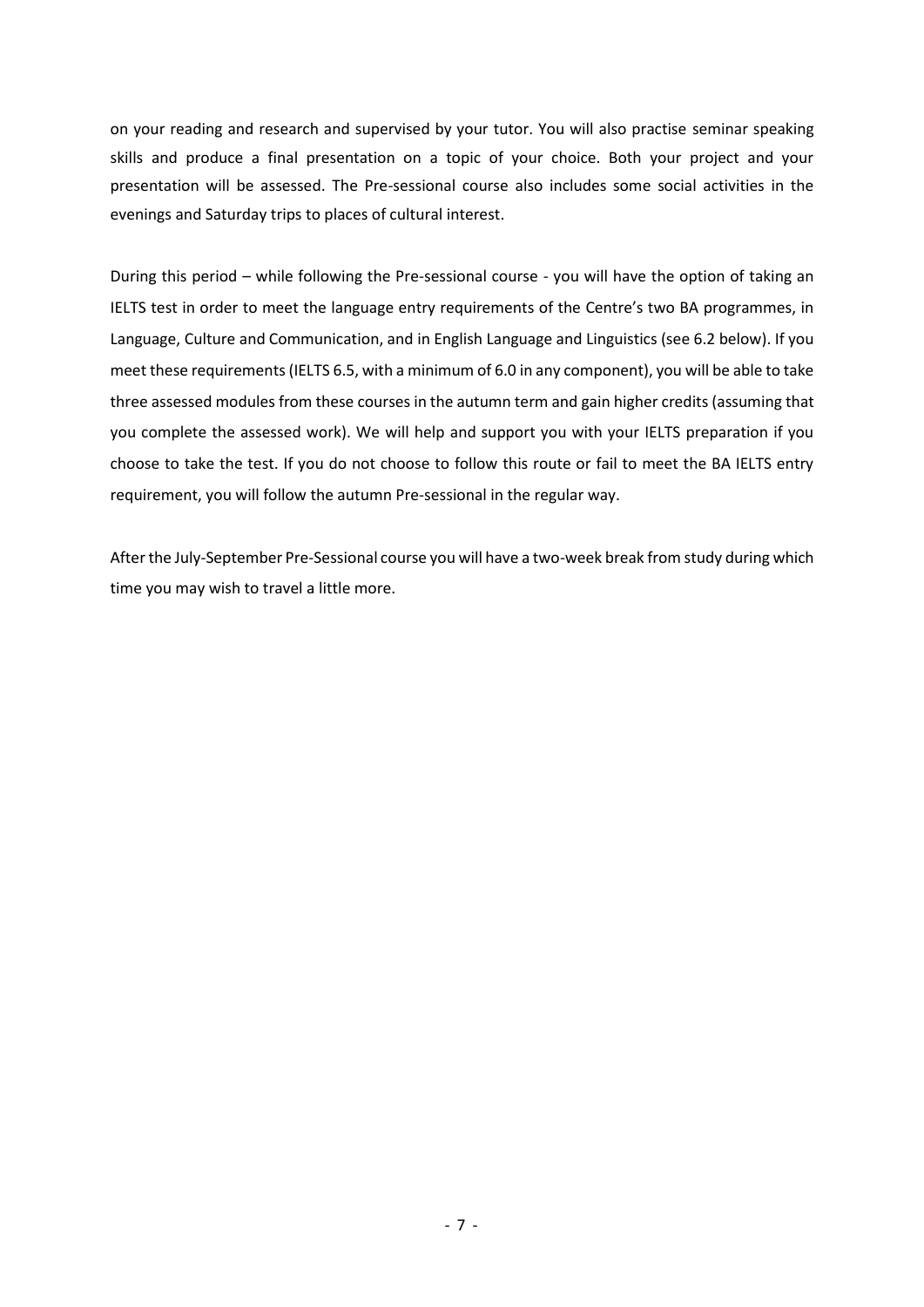# **6. FURTHER ENGLISH LANGUAGE SKILLS DEVELOPMENT MODULES**

#### **Autumn Term**

There are two possible routes that you will follow in this term.

#### **6.1 Further English Language Skills Development**

You will receive a full-time programme of English language and culture, studying alongside a new cohort of international students on the all-year-round Pre-sessional course. This programme is designed to allow you to further develop your independence and confidence in using English in an academic context. There are modules in reading skills, integrated academic skills, vocabulary and grammar development, and general topic-based integrated skills. Again, you will be taught in small groups to ensure you have the maximum opportunity to practice and improve your English language skills. As in summer, you will have 5.5 hours per week of Kansai-only classes, when you will follow a module entitled 'English Language, Society and Context'.

You will also undertake another extended project involving some background research and a survey, leading to a written report and a presentation.

#### **6.2 BA programmes: Language, Culture and Communication; or English Language and**

#### **Linguistics**

For those students that reach the required level of English by September (IELTS 6.5) there will be the opportunity to study alongside BA students in the Centre on three of the following modules:

- Linguistics: Understanding Language
- Research, Academic and Professional Skills
- Culture, Cognition and Society
- Describing English Language
- History and Spread of English

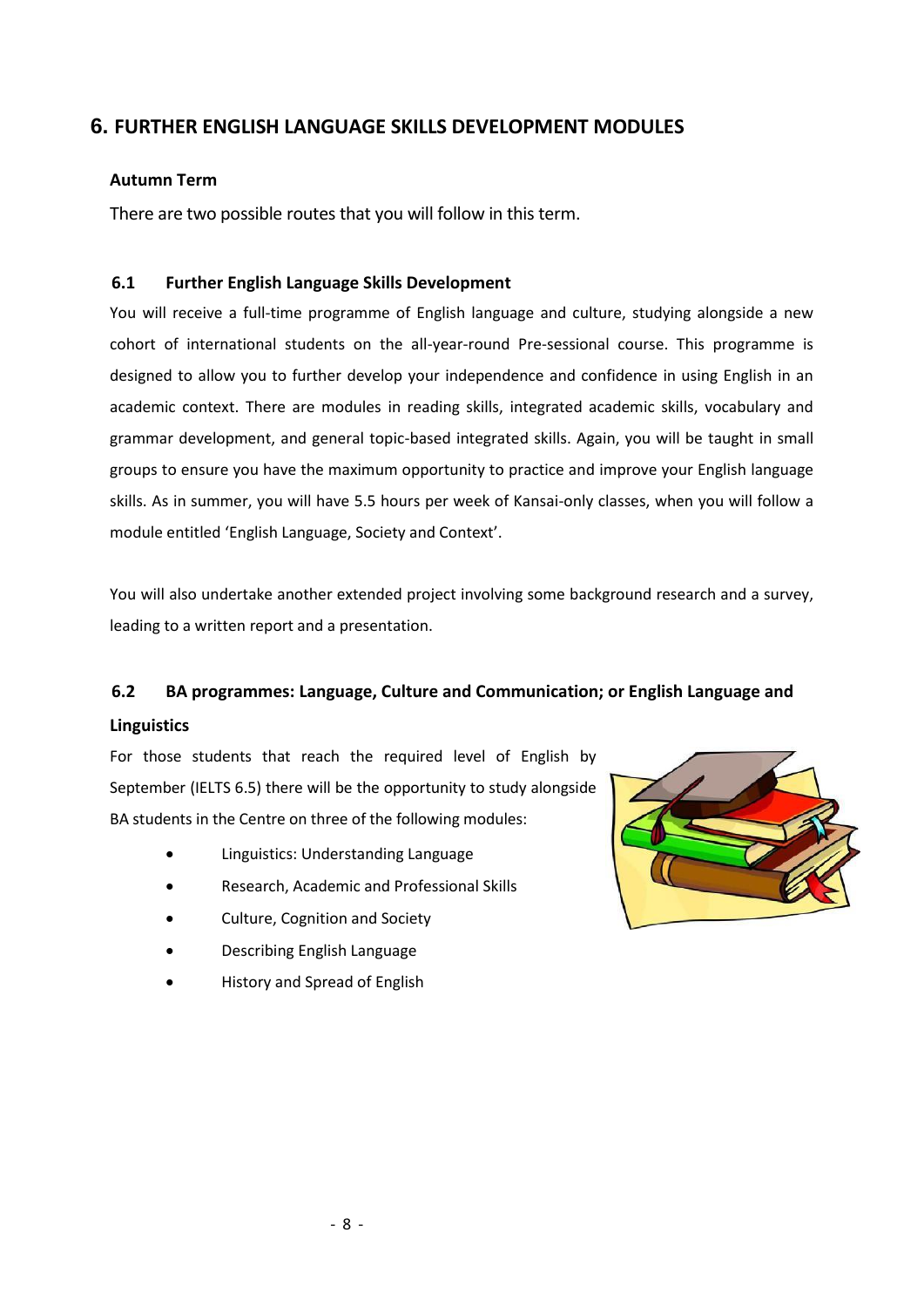# **7. CHOOSING WARWICK ACCOMMODATION**

You will need to apply for your accommodation separately. Your accommodation will run from 24 April to 6 December 2019.

In your offer letter, we will provide you with your personal Student ID number, together with a link to the online accommodation form.

Your accommodation is normally arranged in 3 stages, but you will only have to make 2 applications (for the summer term and the autumn term, but not for the Pre-sessional course).

For the period 24 April - 28 June 2019 (summer term) you will be required to complete a 2018/19 online application form as soon as you receive an offer letter.

For the period 8 July - 13 September 2019 (Pre-sessional Course) accommodation will be booked for you alongside other pre-sessional students. You do not need to book this independently.

For the period 14 September - 6 December 2019 (autumn term) you will need to complete a 2019/2020 online application form. We will advise you when to do this.

If you have any queries or any problems applying, please contact Gareth McConnell at Warwick Accommodation. His email address is: [Gareth.McConnell@warwick.ac.uk](mailto:Gareth.McConnell@warwick.ac.uk) , telephone number +44 (0)24 7652 3772.

**Please always state that you are a Kansai student when you make an enquiry.**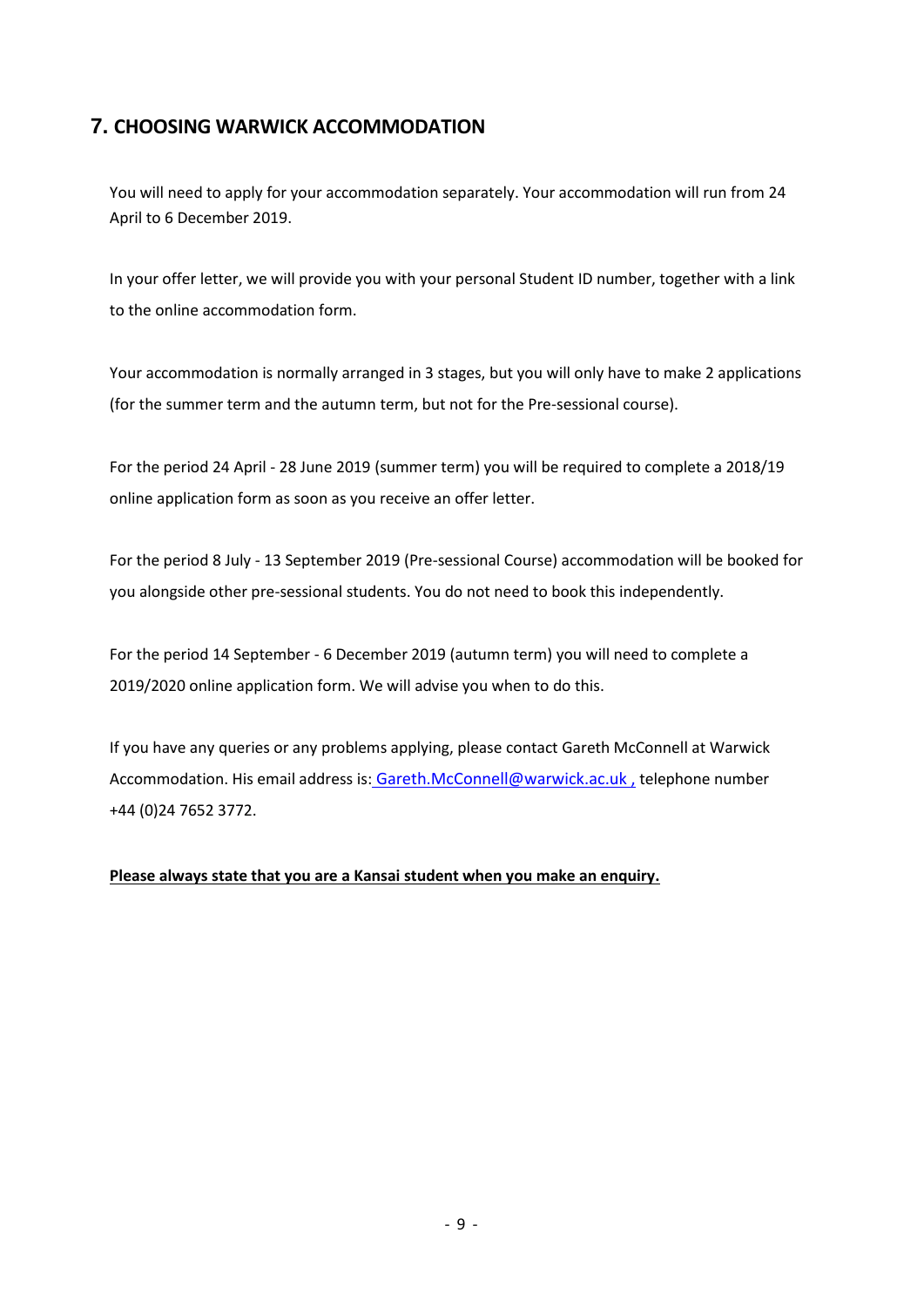# **8.** NHS

The NHS (National Health Service) is the UK's state health service, which provides treatment for UK residents through a wide range of health care services. Some services are free for some students, while others may attract a fee. You will need to register at the University Health Centre as soon as you arrive in the UK.

The following NHS treatment is free for everyone:

- some emergency treatment (but not follow-up treatment)
- family planning services
- treatment of certain communicable diseases
- compulsory psychiatric treatment

The UK also has reciprocal health care agreements with some countries. If you are covered by a reciprocal health care agreement you may be eligible for NHS treatment; however, you should check whether additional insurance cover is still necessary. If you already have medical insurance in your home country, you may be able to extend it to cover you in the UK. Alternatively, you can inquire with UK insurers such as Endsleigh [\(www.endsleigh.co.uk\)](http://www.endsleigh.co.uk/)

*For further information:* UKCISA Health and healthcare [http://www.ukcisa.org.uk/Information--Advice/Living-in](http://www.ukcisa.org.uk/Information--Advice/Living-in-the-UK/Health-and-healthcare#layer-3209)[the-UK/Health-and-healthcare#layer-3209](http://www.ukcisa.org.uk/Information--Advice/Living-in-the-UK/Health-and-healthcare#layer-3209)



The Office for Global Engagement (Warwick's International Office): <http://www2.warwick.ac.uk/study/international> University of Warwick Health Centre: http://www.uwhc.org.uk/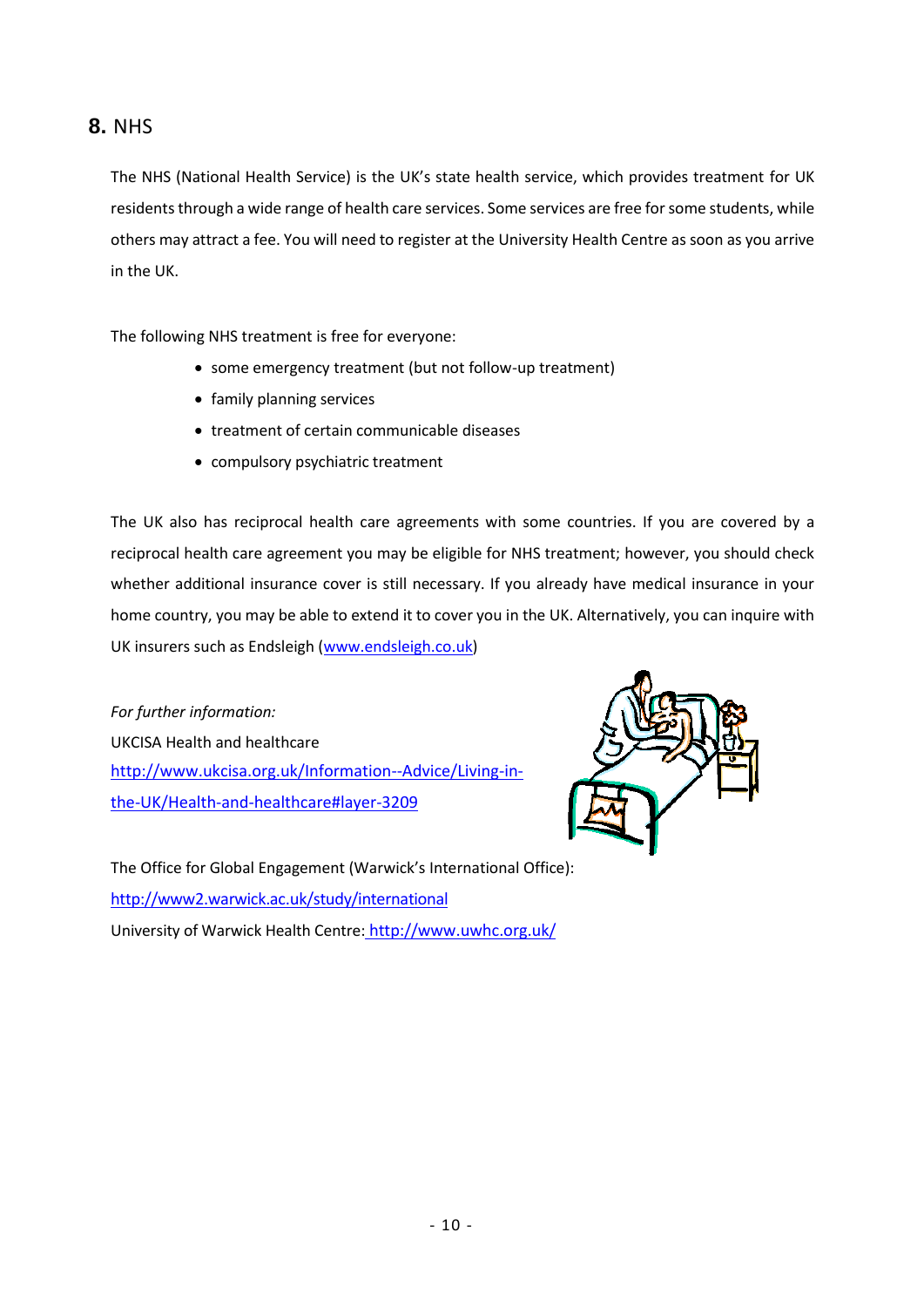### **9. CHECKLIST FOR THE FIRST FEW DAYS OF YOUR COURSE**

### **Have you ...?**

 Completed the initial online University enrolment process? This must be done before you leave Japan. We will send you instructions on how to do this.



- Paid your accommodation charges (by the end of week 2 of the summer term at the latest)?
- Set up your university email account? We will help you to do this. We will use this Warwick email address when we need to contact you, so if you prefer to use another email, such as yahoo, you should set up a forwarding instruction to your Warwick University email account.
- Joined any sports clubs or student societies that have interested you? This is the best way to meet British students! See <http://www.warwicksu.com/societies/soclist> for a list of societies.
- Registered with the University Health Centre?
- Opened a bank account? You will need a student status letter from Senate House in order to do this.
- Notified your family of your current term-time address and an emergency telephone number? +44 24 76524315 or 76572845 for Applied Linguistics during office hours and +44 24 7652 3523 emergency University number outside office hours?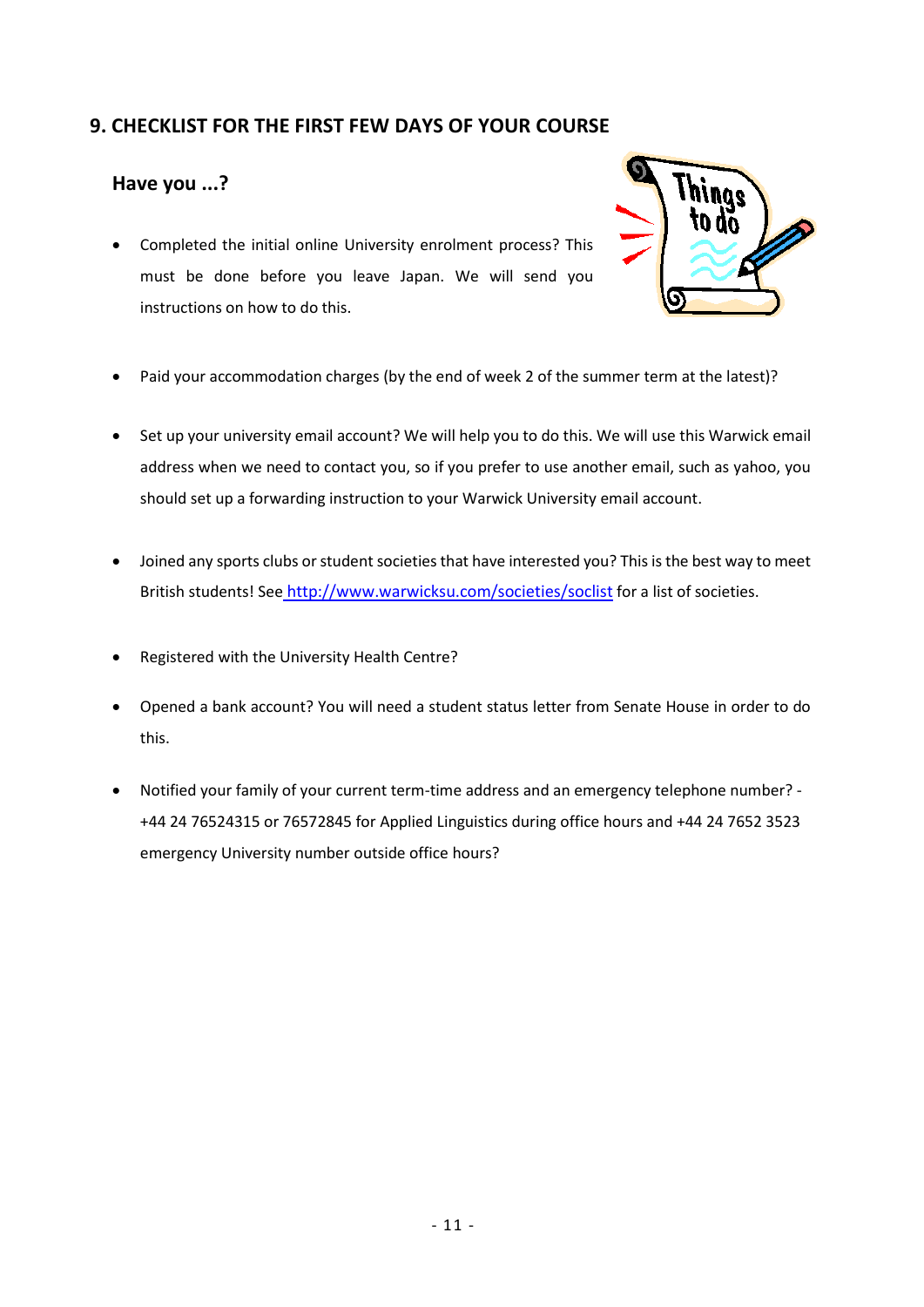# 10. DID YOU KNOW............ ??

- There are shops, banks and other facilities available on campus these include a post office, a pharmacy, a supermarket, a bookshop, banks, coffee shops, travel agents and hairdressers.
- If would like to open a bank account we would recommend that you visit the campus banks for information, decide which bank you would like to choose, then ask at Senate House for a 'student status' letter to help open an account.
- There are many student societies that you can join whilst you are here, including a Japanese Society. Joining a society is one of the best ways to get to know other Warwick students. For further information, visit the Students' Union building or check their website at [http://www.sunion.warwick.ac.uk](http://www.sunion.warwick.ac.uk/)
- There is a temps agency on-campus (Unitemps) where students can apply to do part-time work. Details are available at https://www.unitemps.com/
- There is a Volunteers agency on campus (Warwick Volunteers) where students can apply to do voluntary work in the local community. Details are available at <http://www2.warwick.ac.uk/about/community/volunteers/>
- The Sports Centre facilities can be viewed on their website at <http://www2.warwick.ac.uk/services/sport> You can join Warwick Sport as a member or pay one-off charges when you wish to use the facilities. Please see the Warwick Sport webpages for full information or visit the Sports Centre in person. <http://www2.warwick.ac.uk/services/sport/memberships>
- There are various places to eat on campus if you do not wish to cook for yourself. Alternatively you can buy groceries at the supermarket on campus, or at Tesco supermarket at Cannon Park Shopping Centre, just 10 minutes' walk away. Both are open 7 days a week
- The Office for Global Engagement (Warwick's International Office) organises trips for international students throughout the year to local towns and places of interest. Information about these can be found on the "Current Students" section of our International Office webpages at <http://www2.warwick.ac.uk/study/international/students/trips/> and tickets for such trips and events can be obtained from the International Office reception desk, on the first floor of University House.